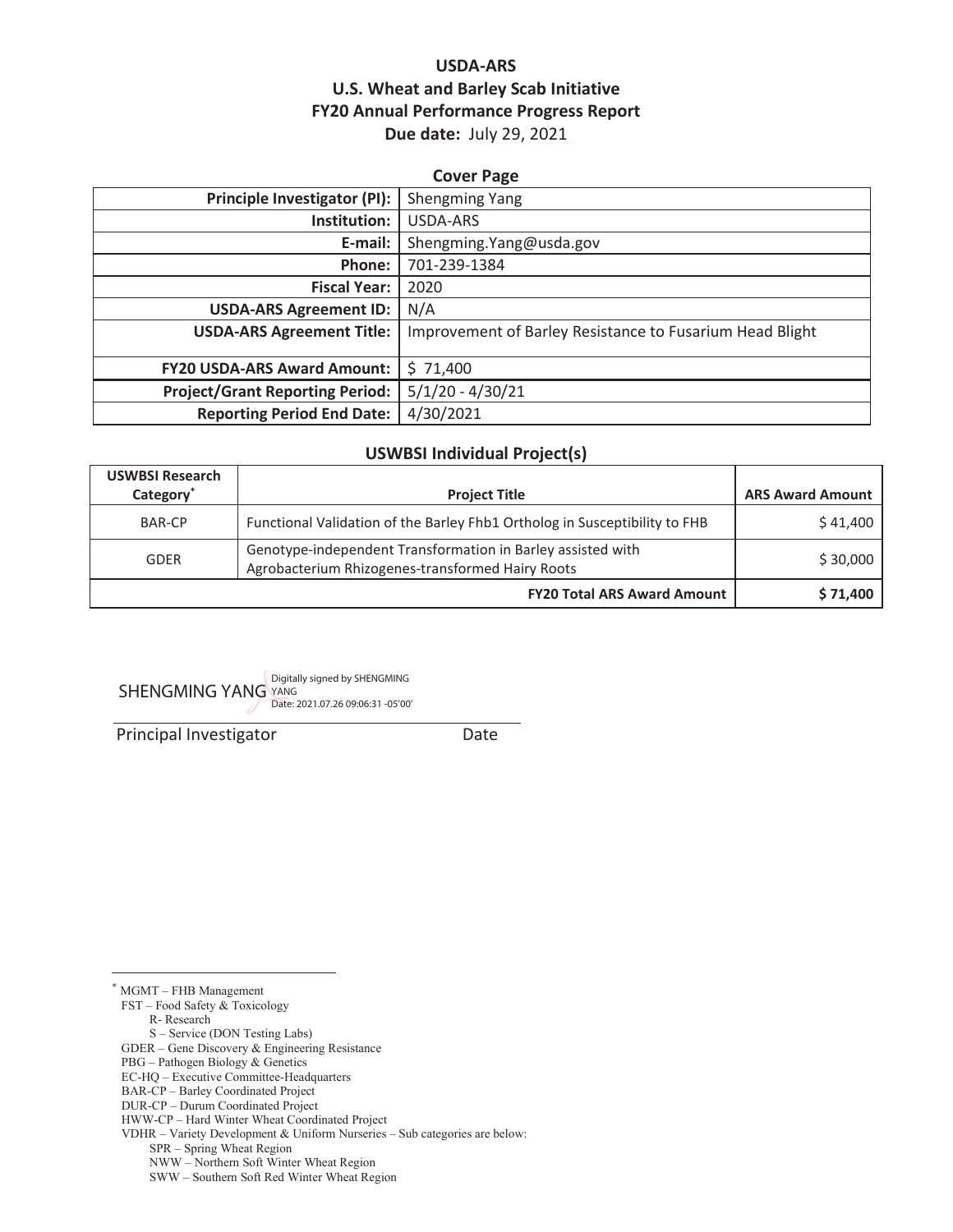**Project 1:** *Functional Validation of the Barley Fhb1 Ortholog in Susceptibility to FHB*

## **1. What are the major goals and objectives of the research project?**

- To develop targeted gene knockouts in barley using CRISPR-mediated mutagenesis;
- To obtain the transgene-free barley mutants with resistance to FHB.
- **2. What was accomplished under these goals or objectives?** *(For each major goal/objective, address these three items below.)*

#### **a) What were the major activities?**

- 1) To formulate a protocol of barley transformation with the amenable genotype Gold Promise;
- 2) To improve transformation efficiency in recalcitrant genotype, such as Bowman
- 3) To develop CRISPR‐mediated mutagenesis in barley;
- 4) To develop an FHB inoculation assay in greenhouse.

#### **b) What were the significant results?**

- 1) We developed a stable protocol for barley transformation in Golden Promise and Bowman.
- 2) We transferred the wheat FHB1 gene to Golden Promise, and obtained transgenic plantlets.
- 3) We knocked out the barley ortholog of FHB1 (HvHRC) in Golden Promise and Bowman. Transgenic plants have been obtained.
- 4) We tested and finalized the dip inoculation method with greenhouse-growing plants.

#### **c) List key outcomes or other achievements.**

- 1) We established a stable and efficient protocol for barley transformation and CRISPR‐mediated gene editing.
- 2) We successfully transformed a recalcitrant barley genotype.

## **3. Was this research impacted by the COVID‐19 pandemic (i.e. university shutdowns and/or restrictions, reduced or lack of support personnel, etc.)? If yes, please explain how this research was impacted or is continuing to be impacted.**

Yes, our research was impacted by the pandemics. Due to the restriction on work schedules, we lost all the induced calli in 2020. From last October, our lab was resumed to a relatively normal schedule. All personnel in the lab have been vaccinated, and I do not think the pandemic will affect the research any more.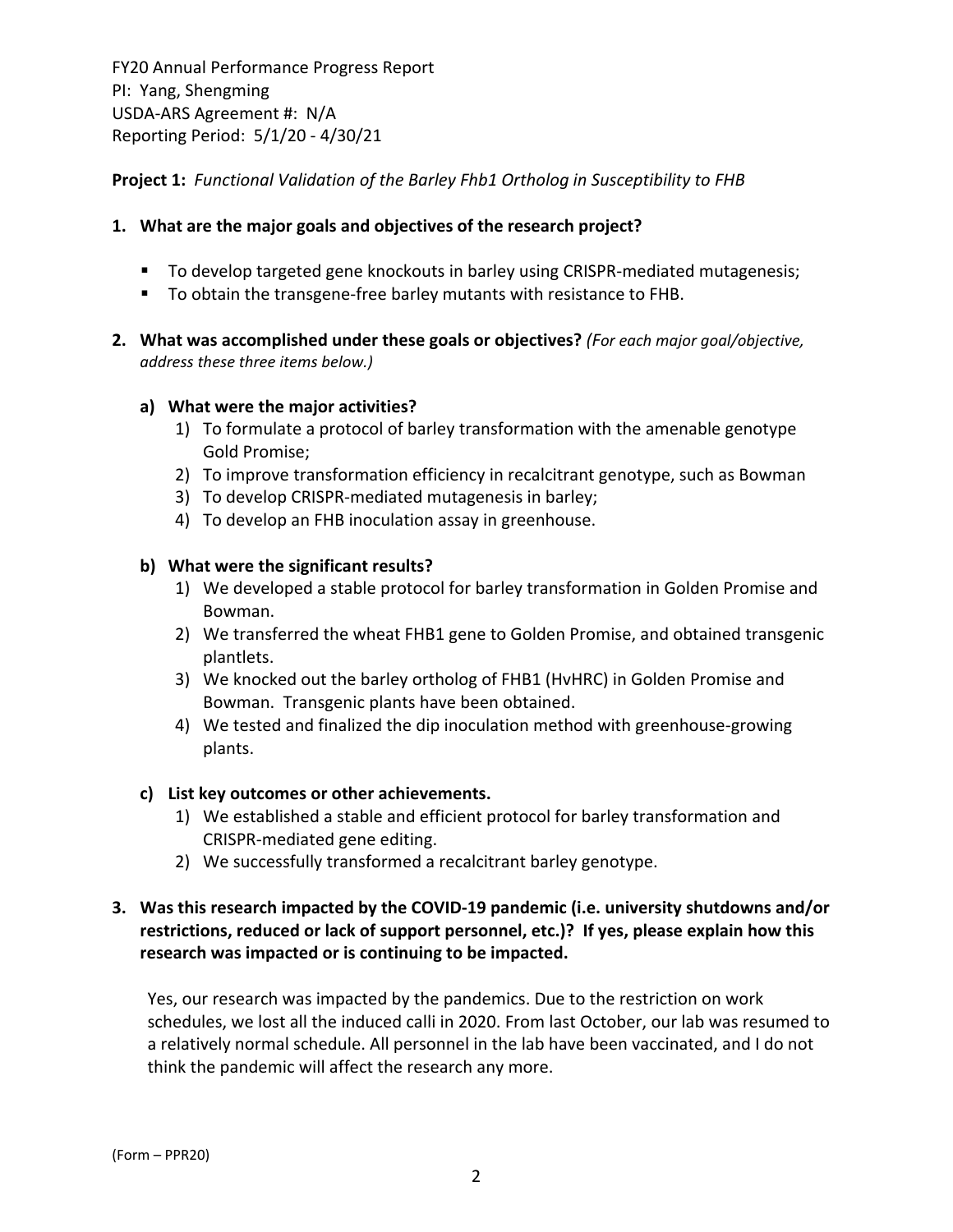## **4. What opportunities for training and professional development has the project provided?**

This project provide a postdoc and an undergraduate student with training of barley transformation and gene editing.

## **5. How have the results been disseminated to communities of interest?**

No.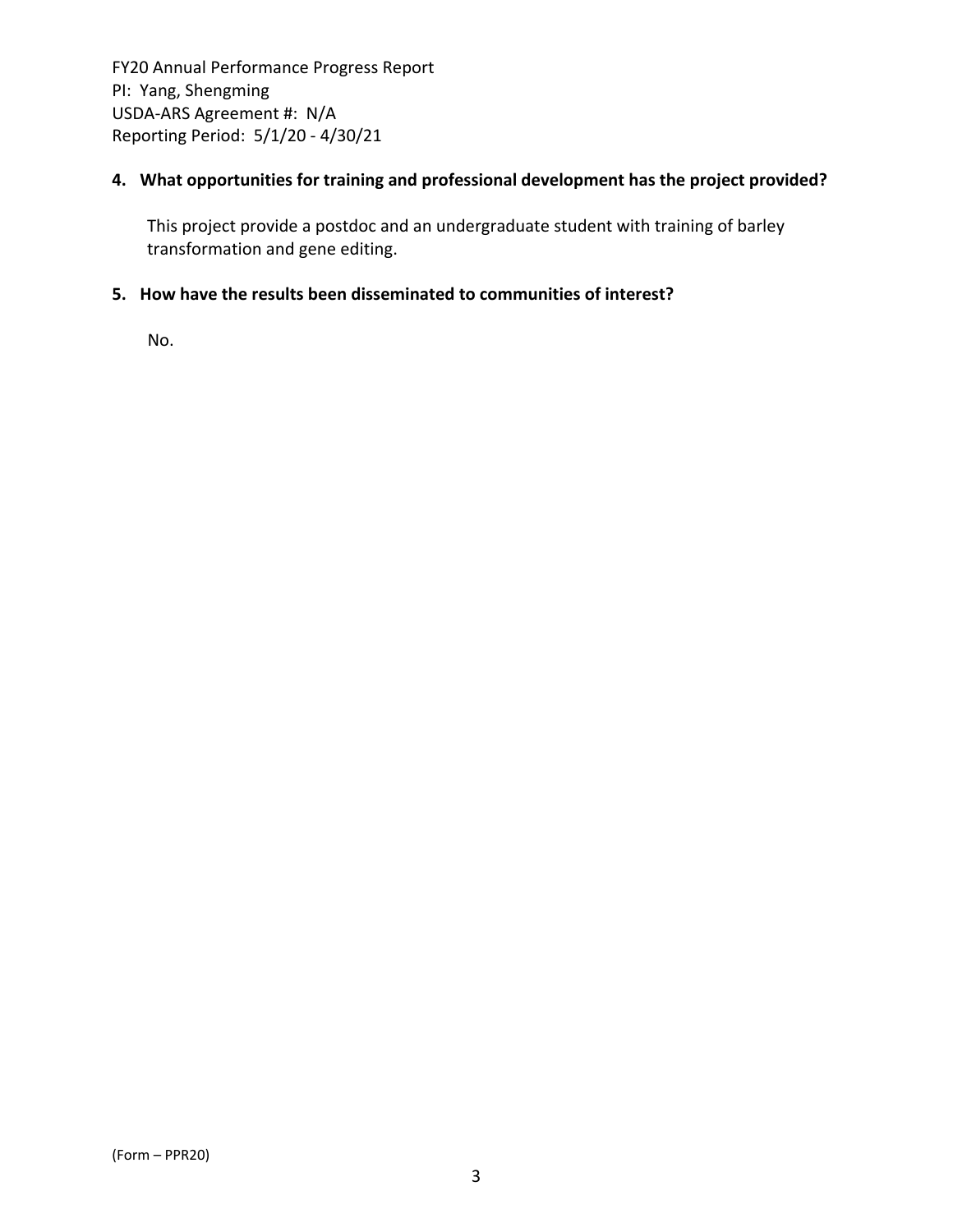## **Project 2:** *Genotype‐independent Transformation in Barley assisted with Agrobacterium Rhizogenes‐transformed Hairy Roots*

## **1. What are the major goals and objectives of the research project?**

- To develop a protocol for hairy root transformation in barley;
- **T** To regenerate transgenic barley plants from hairy roots
- To test if the GRF-GIF chimera increases transformation efficiency in barley
- **2. What was accomplished under these goals or objectives?** *(For each major goal/objective, address these three items below.)*

#### **a) What were the major activities?**

- 1) We tested hairy root transformation efficiency with several *A. tumefaciens* strains.
- 2) We conducted barley regeneration with transgenic hairy roots.
- 3) We constructed new vectors with the GRF‐GIF chimera to improve barley transformation efficiency.

#### **b) What were the significant results?**

- 1) We developed a stable protocol for hairy root transformation in barley with the A. rhizogenes strain *ARqua1*.
- 2) We regenerated barley plant from transgenic hairy root, although with a low efficiency.
- 3) We conducted gene expression and CRISPR‐mediated gene editing with vectors containing the GRF‐GIF chimera.

## **c) List key outcomes or other achievements.**

- 1) We developed a stable protocol for hairy root transformation in barley.
- 2) We increased transformation efficiency using the GRF‐GIF chimera and obtained transgenic plants with recalcitrant genotypes, such as Bowman.

## **3. Was this research impacted by the COVID‐19 pandemic (i.e. university shutdowns and/or restrictions, reduced or lack of support personnel, etc.)? If yes, please explain how this research was impacted or is continuing to be impacted.**

Yes, our research was impacted by the pandemics. Due to the restriction on work schedules, we lost all the induced calli in 2020. From last October, our lab was resumed to a relatively normal schedule. All personnel in the lab have been vaccinated, and I do not think the pandemic will affect the research any more.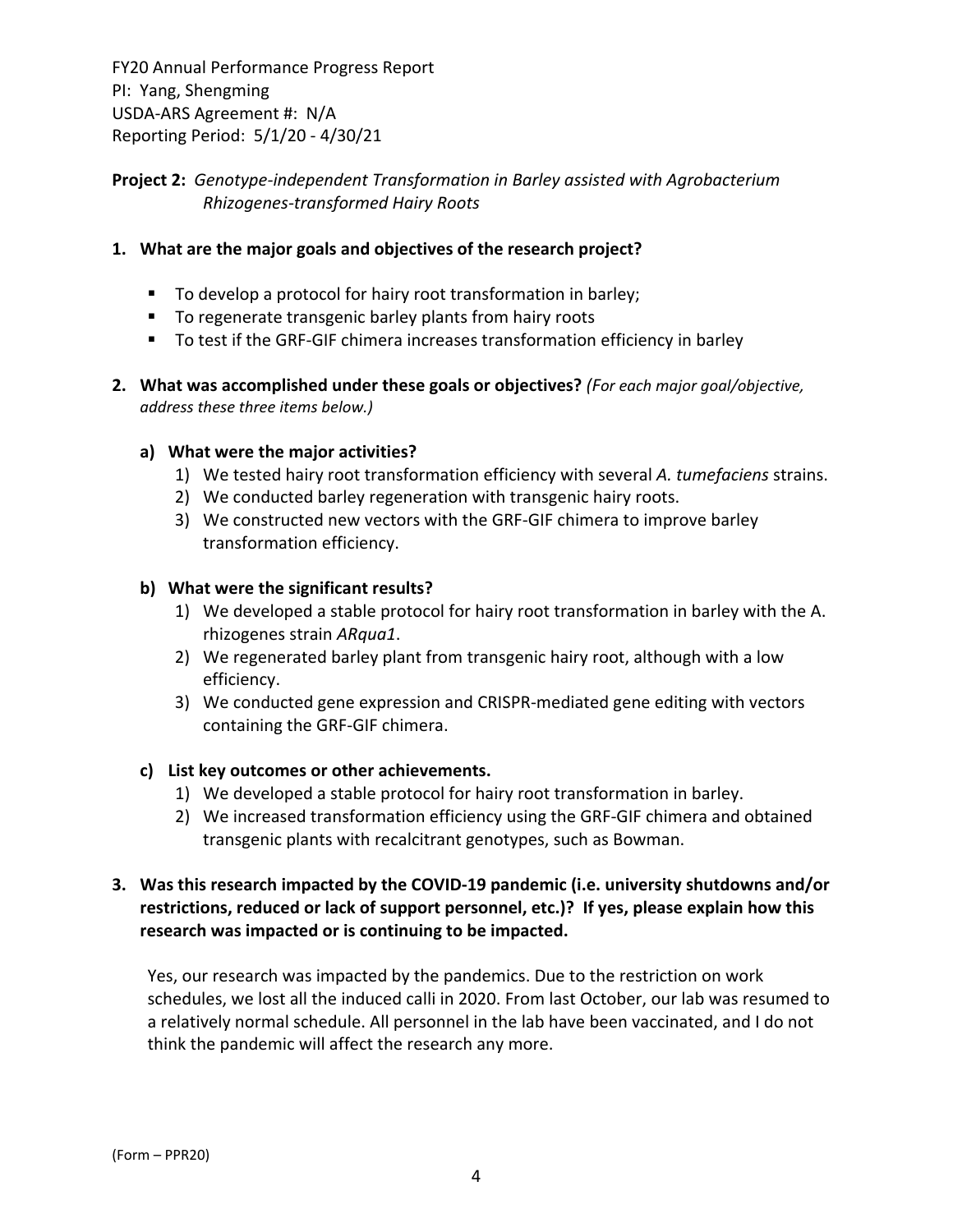## **4. What opportunities for training and professional development has the project provided?**

This project provide a postdoc an undergraduate student with training of barley transformation and gene editing.

## **5. How have the results been disseminated to communities of interest?**

No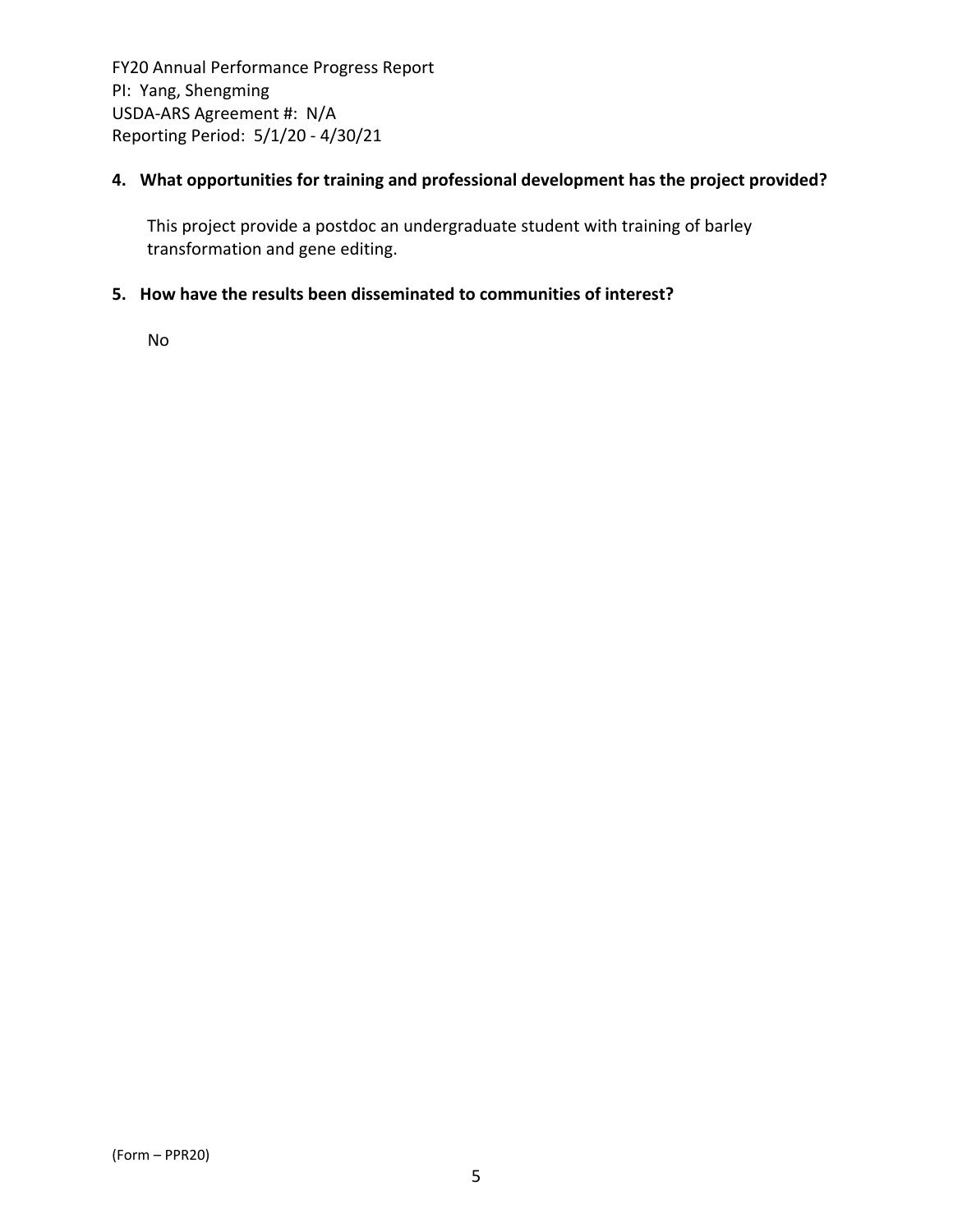## **Training of Next Generation Scientists**

**Instructions:** Please answer the following questions as it pertains to the FY20 award period (5/1/20 ‐ 4/30/21). The term "support" below includes any level of benefit to the student, ranging from full stipend plus tuition to the situation where the student's stipend was paid from other funds, but who learned how to rate scab in a misted nursery paid for by the USWBSI, and anything in between.

**1. Did any graduate students in your research program supported by funding from your USWBSI grant earn their MS degree during the FY20 award period?** ☐Yes ☒No

**If yes, how many?** Click to enter number here.

**2. Did any graduate students in your research program supported by funding from your USWBSI grant earn their Ph.D. degree during the FY20 award period?**

☐Yes ☒No **If yes, how many?** Click to enter number here.

- **3. Have any post docs who worked for you during the FY20 award period and were supported by funding from your USWBSI grant taken faculty positions with universities?** ☒Yes ☐No **If yes, how many?** 1
- **4. Have any post docs who worked for you during the FY20 award period and were supported by funding from your USWBSI grant gone on to take positions with private ag‐ related companies or federal agencies?**

☐Yes ☒No

**If yes, how many?** Click to enter number here.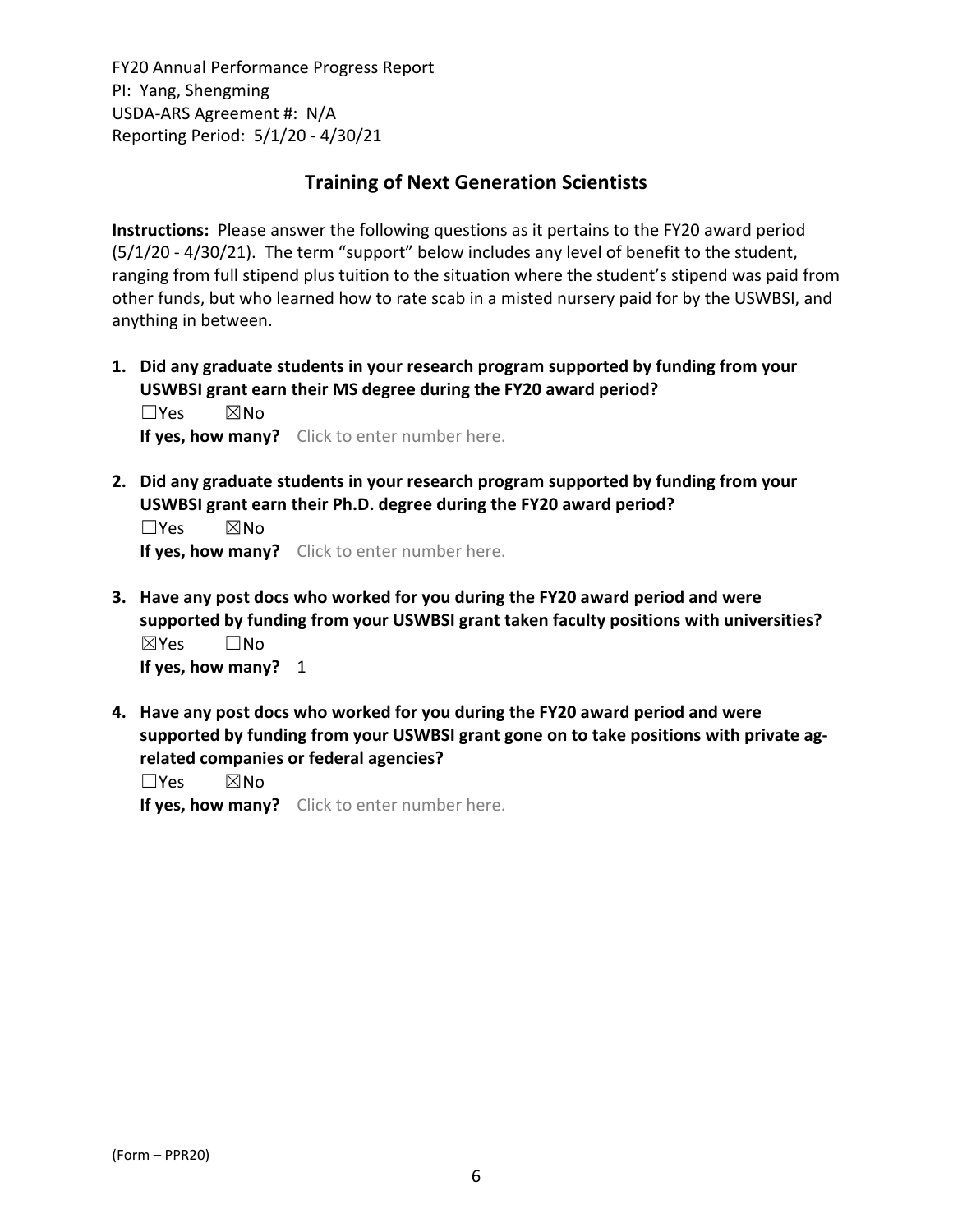# **Release of Germplasm/Cultivars**

**Instructions:** In the table below, list all germplasm and/or cultivars released with full or partial support through the USWBSI during the FY20 award period (5/1/20 - 4/30/21). All columns must be completed for each listed germplasm/cultivar. Use the key below the table for Grain Class abbreviations. 

| <b>Name of Germplasm/Cultivar</b> | <b>Grain Class</b>    | <b>FHB Resistance</b>                                  | <b>FHB</b><br><b>Rating</b><br>$(0-9)$ | Year<br><b>Released</b> |
|-----------------------------------|-----------------------|--------------------------------------------------------|----------------------------------------|-------------------------|
| Nothing to report.                | Select Grain<br>Class | Select what represents<br>your most resistant<br>check | Enter as<br>text 0-9<br>rating         | Select Year             |
| Click here to enter text.         | Select Grain<br>Class | Select what represents<br>your most resistant<br>check | Enter as<br>text 0-9<br>rating         | Select Year             |
| Click here to enter text.         | Select Grain<br>Class | Select what represents<br>your most resistant<br>check | Enter as<br>$text 0-9$<br>rating       | Select Year             |
| Click here to enter text.         | Select Grain<br>Class | Select what represents<br>your most resistant<br>check | Enter as<br>text 0-9<br>rating         | Select Year             |
| Click here to enter text.         | Select Grain<br>Class | Select what represents<br>your most resistant<br>check | Enter as<br>text 0-9<br>rating         | Select Year             |
| Click here to enter text.         | Select Grain<br>Class | Select what represents<br>your most resistant<br>check | Enter as<br>text 0-9<br>rating         | Select Year             |
| Click here to enter text.         | Select Grain<br>Class | Select what represents<br>your most resistant<br>check | Enter as<br>text 0-9<br>rating         | Select Year             |
| Click here to enter text.         | Select Grain<br>Class | Select what represents<br>your most resistant<br>check | Enter as<br>text 0-9<br>rating         | Select Year             |
| Click here to enter text.         | Select Grain<br>Class | Select what represents<br>your most resistant<br>check | Enter as<br>text 0-9<br>rating         | Select Year             |
| Click here to enter text.         | Select Grain<br>Class | Select what represents<br>your most resistant<br>check | Enter as<br>text 0-9<br>rating         | Select Year             |
| Click here to enter text.         | Select Grain<br>Class | Select what represents<br>your most resistant<br>check | Enter as<br>text 0-9<br>rating         | Select Year             |
| Click here to enter text.         | Select Grain<br>Class | Select what represents<br>your most resistant<br>check | Enter as<br>$text 0-9$<br>rating       | Select Year             |
| Click here to enter text.         | Select Grain<br>Class | Select what represents<br>your most resistant<br>check | Enter as<br>text 0-9<br>rating         | Select Year             |
| Click here to enter text.         | Select Grain<br>Class | Select what represents<br>your most resistant<br>check | Enter as<br>text 0-9<br>rating         | Select Year             |

NOTE: Leave blank if you have nothing to report or if your grant did NOT include any VDHR-related projects.

**NOTE:** List the associated release notice or publication under the appropriate sub-section in the 'Publications' section of the FPR.